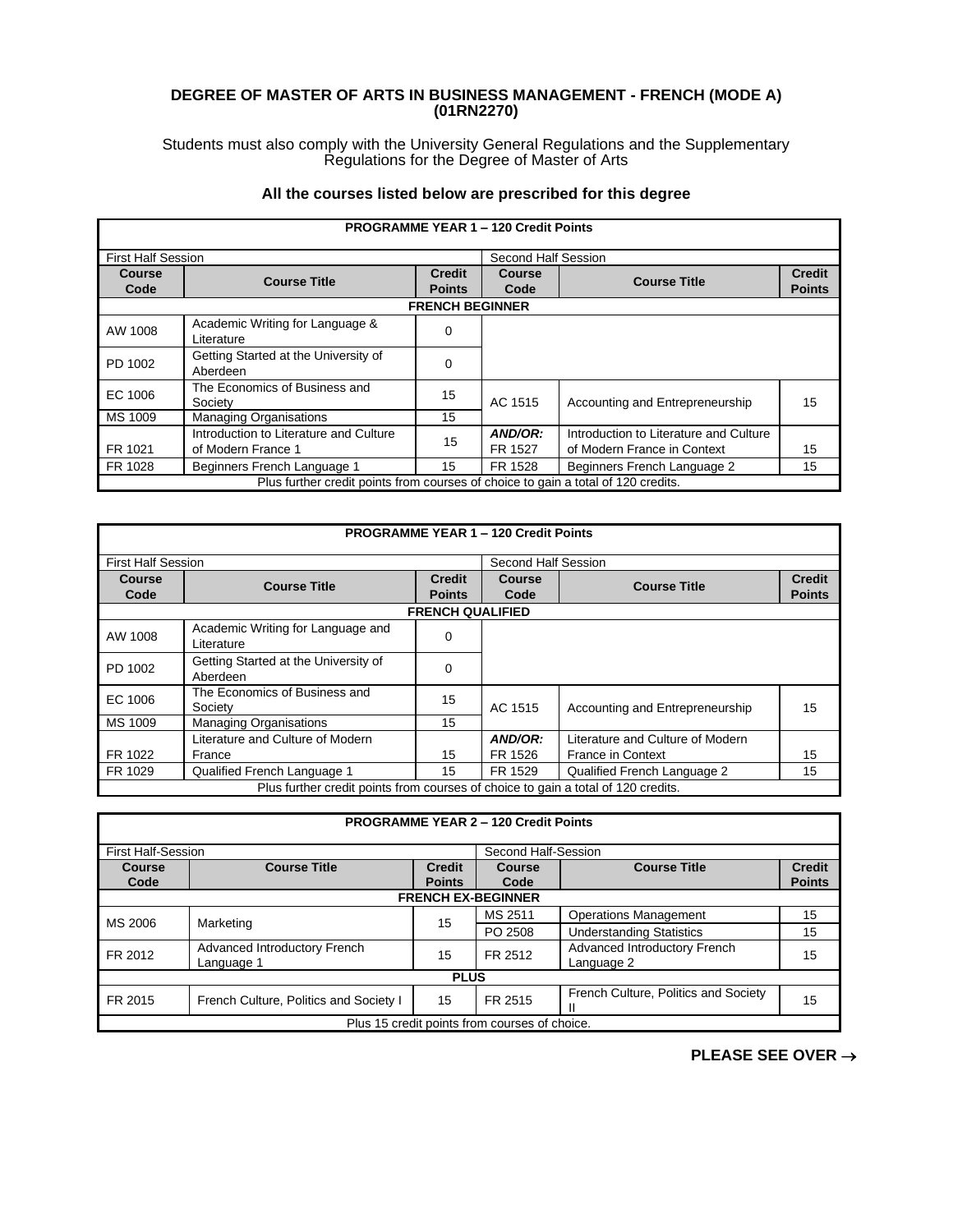|                           |                                        |                                | <b>PROGRAMME YEAR 2 - 120 Credit Points</b> |                                      |                                |  |
|---------------------------|----------------------------------------|--------------------------------|---------------------------------------------|--------------------------------------|--------------------------------|--|
| <b>First Half-Session</b> |                                        |                                | Second Half-Session                         |                                      |                                |  |
| Course<br>Code            | <b>Course Title</b>                    | <b>Credit</b><br><b>Points</b> | Course<br>Code                              | <b>Course Title</b>                  | <b>Credit</b><br><b>Points</b> |  |
|                           | <b>FRENCH QUALIFIED</b>                |                                |                                             |                                      |                                |  |
| MS 2006                   | Marketing                              | 30                             | MS 2511                                     | <b>Operations Management</b>         | 15                             |  |
|                           |                                        |                                | PO 2508                                     | <b>Understanding Statistics</b>      | 15                             |  |
| FR 2002                   | Advanced French Language 1             | 15                             | FR 2502                                     | Advanced French Language 2           | 15                             |  |
| <b>PLUS</b>               |                                        |                                |                                             |                                      |                                |  |
| FR 2015                   | French Culture, Politics and Society I | 15                             | FR 2515                                     | French Culture, Politics and Society | 15                             |  |

|                                                    |                     |                     | <b>PROGRAMME YEAR 3 - 0 Credit Points</b> |                     |               |
|----------------------------------------------------|---------------------|---------------------|-------------------------------------------|---------------------|---------------|
| First Half-Session                                 |                     | Second Half-Session |                                           |                     |               |
| Course                                             | <b>Course Title</b> | <b>Credit</b>       | <b>Course</b>                             | <b>Course Title</b> | <b>Credit</b> |
| Code                                               |                     | <b>Points</b>       | Code                                      |                     | <b>Points</b> |
| Academic session spent in French speaking country. |                     |                     |                                           |                     |               |

|                                                                                                                           | <b>PROGRAMME YEAR 4 - 120 Credit Points</b>                                                                     |               |                     |  |               |  |
|---------------------------------------------------------------------------------------------------------------------------|-----------------------------------------------------------------------------------------------------------------|---------------|---------------------|--|---------------|--|
| <b>First Half-Session</b>                                                                                                 |                                                                                                                 |               | Second Half-Session |  |               |  |
| Course                                                                                                                    | <b>Credit</b><br><b>Course Title</b><br><b>Course Title</b><br><b>Course</b>                                    |               |                     |  | <b>Credit</b> |  |
| Code                                                                                                                      |                                                                                                                 | <b>Points</b> | Code                |  | <b>Points</b> |  |
| FR 3089                                                                                                                   | Junior Honours French Language<br>15                                                                            |               |                     |  |               |  |
|                                                                                                                           | NOTE: If you intend to take your dissertation in Business Management you must take MS 3553 Research Methods for |               |                     |  |               |  |
|                                                                                                                           | Business in programme year 4.                                                                                   |               |                     |  |               |  |
| Plus further credit points from level 3 course(s) in Business Management to gain a total of 60 credits in the discipline. |                                                                                                                 |               |                     |  |               |  |
| (See Table of Honours Options below).                                                                                     |                                                                                                                 |               |                     |  |               |  |
|                                                                                                                           | Plus further credit points from level 3 courses in French to gain a total of 60 credits in the discipline.      |               |                     |  |               |  |

|                                                     |                                                                                                                           |               | <b>PROGRAMME YEAR 5 - 120 Credit Points</b> |                          |               |  |
|-----------------------------------------------------|---------------------------------------------------------------------------------------------------------------------------|---------------|---------------------------------------------|--------------------------|---------------|--|
| <b>First Half-Session</b>                           |                                                                                                                           |               | Second Half-Session                         |                          |               |  |
| <b>Course</b>                                       | <b>Course Title</b><br><b>Credit</b>                                                                                      |               | <b>Course</b>                               | <b>Course Title</b>      | <b>Credit</b> |  |
| Code                                                |                                                                                                                           | <b>Points</b> | Code                                        |                          | <b>Points</b> |  |
| FR 4089                                             | Senior Honours French Language                                                                                            |               |                                             |                          |               |  |
|                                                     |                                                                                                                           |               | <b>PLUS EITHER:</b>                         |                          |               |  |
|                                                     |                                                                                                                           |               | AND:                                        |                          |               |  |
| FR 4097                                             | Dissertation in French                                                                                                    | 15            | MS 4536                                     | <b>Business Strategy</b> | 30            |  |
|                                                     |                                                                                                                           |               | OR:                                         |                          |               |  |
| MS 4540<br>Dissertation in Management Studies<br>30 |                                                                                                                           |               |                                             |                          |               |  |
|                                                     | Plus further credit points from Honours course(s) in Business Management to gain a total of 60 credits in the discipline. |               |                                             |                          |               |  |
|                                                     | Plus further credit points from level 4 course(s) in French to gain a total of 60 credits in the discipline.              |               |                                             |                          |               |  |
|                                                     | NOTE: You are required to gain a minimum of 90 credit points from level 4 courses.                                        |               |                                             |                          |               |  |

|                           |                                                               |                                | <b>Honours Courses in Business Management</b> |                                      |                                |  |
|---------------------------|---------------------------------------------------------------|--------------------------------|-----------------------------------------------|--------------------------------------|--------------------------------|--|
|                           | All courses are subject to availability.                      |                                |                                               |                                      |                                |  |
| <b>First Half-Session</b> |                                                               |                                | Second Half-Session                           |                                      |                                |  |
| <b>Course Code</b>        | <b>Course Title</b>                                           | <b>Credit</b><br><b>Points</b> | Course<br>Code                                | <b>Course Title</b>                  | <b>Credit</b><br><b>Points</b> |  |
|                           | <b>LEVEL 3 OPTIONS</b>                                        |                                |                                               |                                      |                                |  |
| MS 3056                   | <b>Business Ethics and Corporate</b><br>Social Responsibility | 30                             | MS 3551                                       | Understanding the Consumer           | 30                             |  |
| MS 3058                   | New Venture Development                                       | 30                             | MS 3553                                       | <b>Research Methods for Business</b> | 30                             |  |
|                           |                                                               |                                | MS 3554                                       | Human Resource Management            | 30                             |  |
|                           | <b>LEVEL 4 OPTIONS</b>                                        |                                |                                               |                                      |                                |  |
| MS 4048                   | Understanding and Managing<br>Change                          | 30                             | MS 4536                                       |                                      |                                |  |
| MS 4053                   | Understanding and Managing<br>Behaviour in Organisations      | 30                             |                                               | <b>Business Strategy</b>             | 30                             |  |

**PLEASE SEE OVER** →